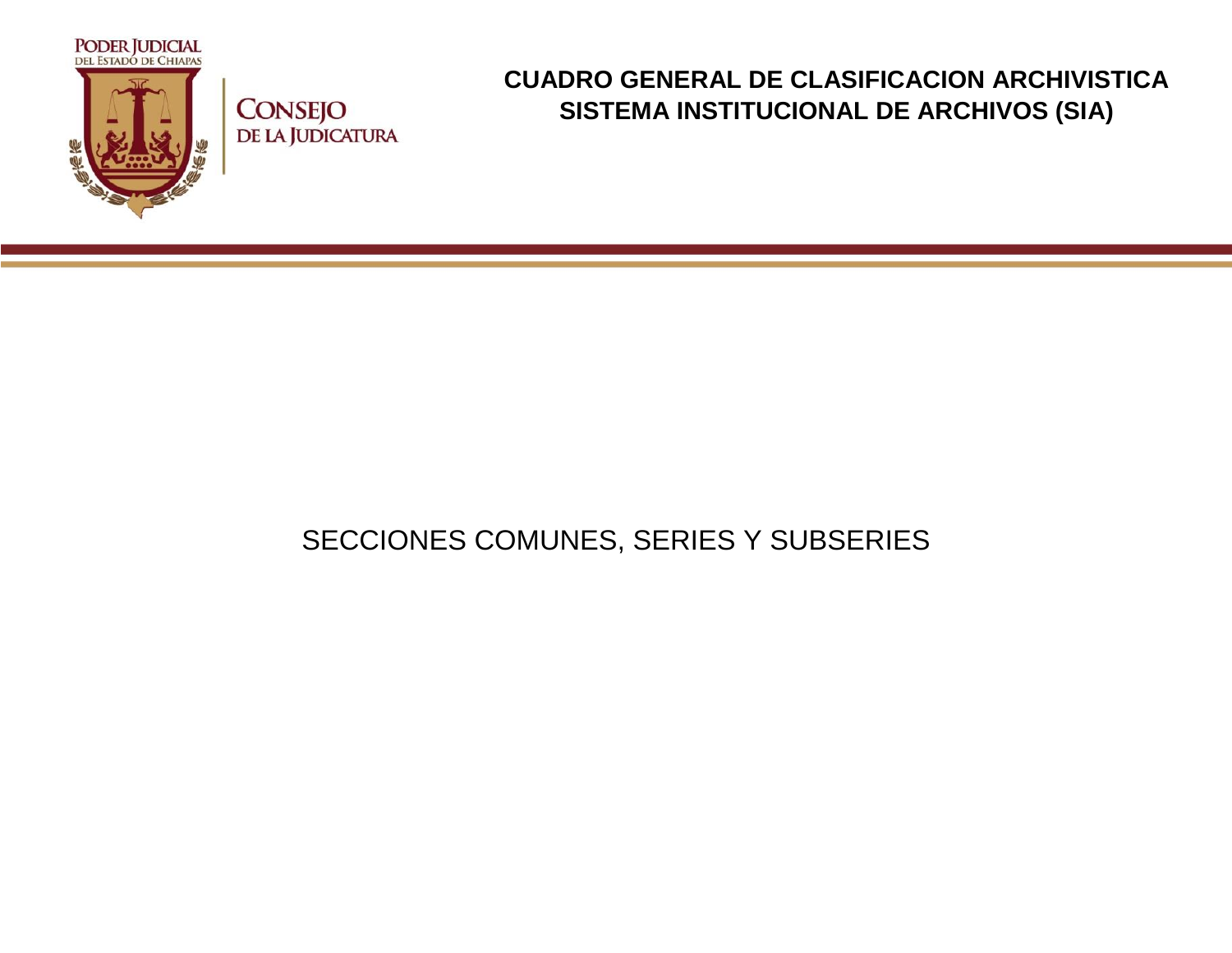| <b>CLAVE</b>           | <b>FONDO</b> |                                 |                                                                                  |  |  |  |
|------------------------|--------------|---------------------------------|----------------------------------------------------------------------------------|--|--|--|
| $\mathsf{C}\mathsf{J}$ |              | <b>CONSEJO DE LA JUDICATURA</b> |                                                                                  |  |  |  |
|                        |              |                                 |                                                                                  |  |  |  |
|                        | <b>CLAVE</b> |                                 | SECCION (SC)-SERIE (SE)-SUBSERIE(SS)                                             |  |  |  |
| <b>SECCION</b>         | <b>SERIE</b> | <b>SUBSERIE</b>                 |                                                                                  |  |  |  |
| 01C                    |              |                                 | <b>LEGISLACION</b>                                                               |  |  |  |
|                        | 01C.01       |                                 | DISPOSICIONES LEGALES EN LA MATERIA                                              |  |  |  |
|                        | 01C.02       |                                 | PROGRAMAS Y PROYECTOS EN MATERIA DE LEGISLACIÓN                                  |  |  |  |
|                        | 01C.03       |                                 | <b>LEYES</b>                                                                     |  |  |  |
|                        | 01C.04       |                                 | <b>CODIGOS</b>                                                                   |  |  |  |
|                        |              | 01C.0401                        | CODIGO DE ORGANICIÓN DEL PODER JUDICIAL DEL ESTADO                               |  |  |  |
|                        | 01C.05       |                                 | <b>CONVENIOS Y TRATADOS INTERNACIONALES</b>                                      |  |  |  |
|                        | 01C.06       |                                 | <b>DECRETOS</b>                                                                  |  |  |  |
|                        | 01C.07       |                                 | <b>REGLAMENTOS</b>                                                               |  |  |  |
|                        | 01C.08       |                                 | <b>ACUERDO GENERALES</b>                                                         |  |  |  |
|                        |              | 01C.0801                        | SESIONES ORDINARIAS Y EXTRAORDINARIAS DEL PLENO DEL CONSEJO DE LA JUDICATURA.    |  |  |  |
|                        |              | 01C.0802                        | <b>OFICIOS VARIOS</b>                                                            |  |  |  |
|                        | 01C.09       |                                 | <b>CIRCULARES</b>                                                                |  |  |  |
|                        | 01C.10       |                                 | INSTRUMENTOS JURIDICOS CONSENSUALES (CONVENIOS, CONTRATOS, ETC)                  |  |  |  |
|                        | 01C.11       |                                 | RESOLUCIONES (ORDINARIAS Y EXTRAORDINARIAS)                                      |  |  |  |
|                        | 01C.12       |                                 | <b>COMPILACIONES JURIDICAS</b>                                                   |  |  |  |
|                        | 01C.13       |                                 | PUBLICACIONES EN EL DIARIO DE LA FEDERACIÓN Y EN EL PERIODICO OFICIAL DEL ESTADO |  |  |  |
|                        | 01C.14       |                                 | NORMAS OFICIALES MEXICANAS                                                       |  |  |  |
|                        |              | 01C.15.01                       | COMISIÓN DE ADMINISTRACIÓN                                                       |  |  |  |
|                        |              |                                 | 01C.15.02 COMISION DE LA CARRERA JUDICIAL                                        |  |  |  |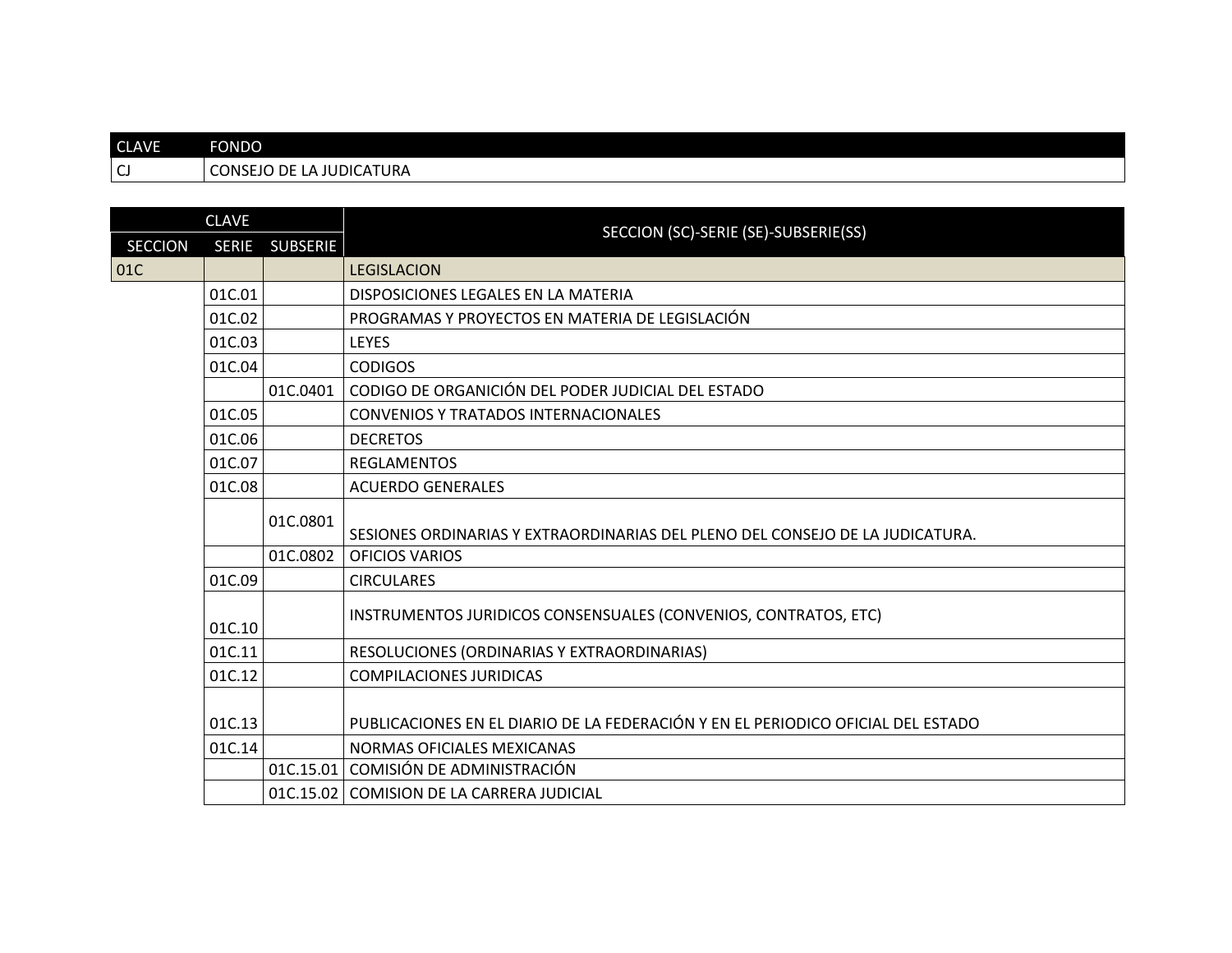|                |              |                 | 01C.15.03 COMISION DE DICIPLINA                         |
|----------------|--------------|-----------------|---------------------------------------------------------|
|                |              |                 | 01C.15.04 COMISION DE VIGILANCIA                        |
|                | <b>CLAVE</b> |                 | SECCION (SC)-SERIE (SE)-SUBSERIE(SS)                    |
| <b>SECCION</b> | <b>SERIE</b> | <b>SUBSERIE</b> |                                                         |
| 02C            |              |                 | <b>ASUNTOS JURIDICOS</b>                                |
|                | 02C.01       |                 | DISPOSICIONES EN MATERIA DE ASUNTOS JURIDICOS           |
|                | 02C.02       |                 | PROGRAMAS Y PROYECTOS EN MATERIA DE ASUNTOS JURIDICOS   |
|                | 02C.03       |                 | REGISTRO Y CERTIFICACION DE FIRMAS                      |
|                | 02C.04       |                 | REGISTRO Y CERTIFICACION DE FIRMAS ACREDITADAS          |
|                | 02C.05       |                 | ACTUACIONES Y REPRESENTACIONES EN MATERIA LEGAL         |
|                | 02C.06       |                 | ASISTENCIA, CONSULTA Y ASESORIAS                        |
|                |              |                 | 02C.06.01   DOCUMENTOS Y OFICIOS VARIOS                 |
|                | 02C.07       |                 | <b>ESTUDIOS, DICTAMENES E INFORMES</b>                  |
|                | 02C.08       |                 | JUICIOS CONTRA LA DEPENDENCIA                           |
|                | 02C.09       |                 | <b>JUICIOS DE LA DEPENDENCIA</b>                        |
|                |              |                 | 02C.09.01 JUICIOS EN MATERIA CIVIL                      |
|                |              |                 | 02C.09.02 JUICIOS EN MATERIA MERCANTIL                  |
|                |              |                 | 02C.09.03 JUICIOS EN MATERIA ADMINISTRATIVA             |
|                |              |                 | 02C.09.04 JUICIOS EN MATERIA PENAL                      |
|                |              |                 | 02C.09.05 JUICIOS EN MATERIA DE ADOLESCENTES            |
|                |              |                 | 02C.09.06 JUICIOS EN MATERIA FAMILIAR                   |
|                |              |                 | 02C.09.07 JUICIOS ORALES EN MATERIA MERCANTIL           |
|                |              |                 | 02C.09.08 JUICIOS ORALES EN MATERIA PENAL               |
|                |              |                 | 02C.09.09 JUICIOS ORALES EN MATERIA CIVIL               |
|                |              |                 | 02C.09.10 JUICIOS ORALES EN MATERIA FAMILIAR            |
|                |              |                 | 02C.09.11 EXPEDIENTES AUXILIARES                        |
|                |              |                 | 02C.09.12 JUICIOS ESPECIALIZADOS EN MATERIA BUROCRATICA |
|                |              |                 | 02C.09.13 JUICIO ESPECIALIZADOS EN MATERIA LABORAL      |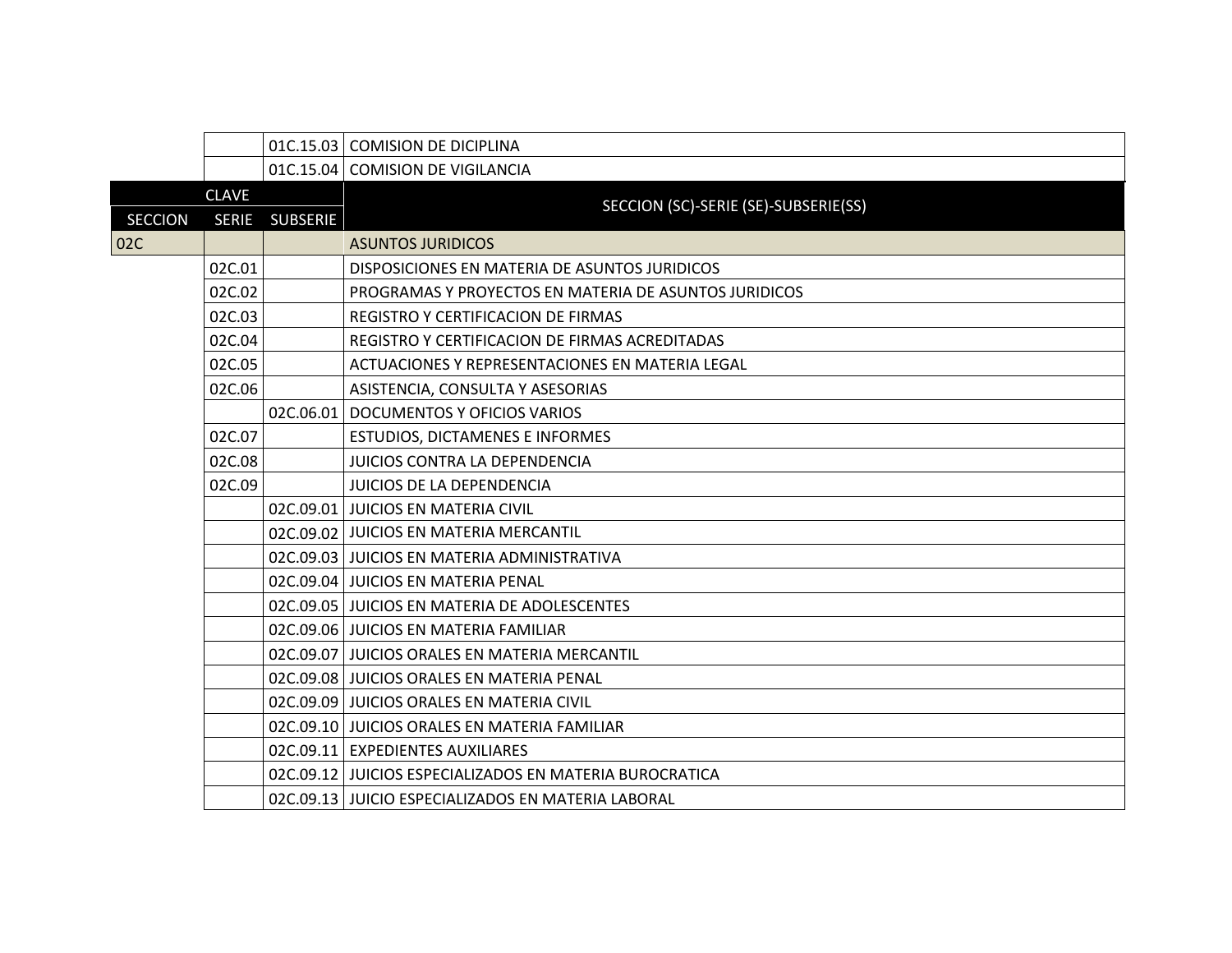|        | 02C.09.14 JUICIOS DE EJECUCION DE SENTENCIA  |
|--------|----------------------------------------------|
|        | 02C.09.15 JUICIOS EN TRAMITES DE ALZADA      |
|        | 02C.09.16 JUICIOS Y RESOLUCIONES DEL C.E.J.A |
| 02C.10 | <b>AMPAROS</b>                               |
| 02C.11 | INTERPOSICION DE RECURSOS ADMINISTRATIVOS    |
| 02C.12 | OPINIONES TECNICO JURIDICAS                  |
| 02C.13 | INSPECCION Y DESIGNACION DE PERITOS          |
| 02C.14 | DESFALCOS, PECULADOS, FRAUDES Y COHECHOS     |
| 02C.15 | <b>NOTIFICACIONES</b>                        |
| 02C.16 | INCONFORMIDADES Y PETICIONES                 |
| 02C.17 | <b>DELITOS Y FALTAS</b>                      |
| 02C.18 | <b>DERECHOS HUMANOS</b>                      |
| 02C.19 | <b>CERTIFICACIONES</b>                       |
| 02C.20 | <b>BUSQUEDAS</b>                             |
| 02C.21 | PROCEDIMIENTOS ADMINISTRATIVOS               |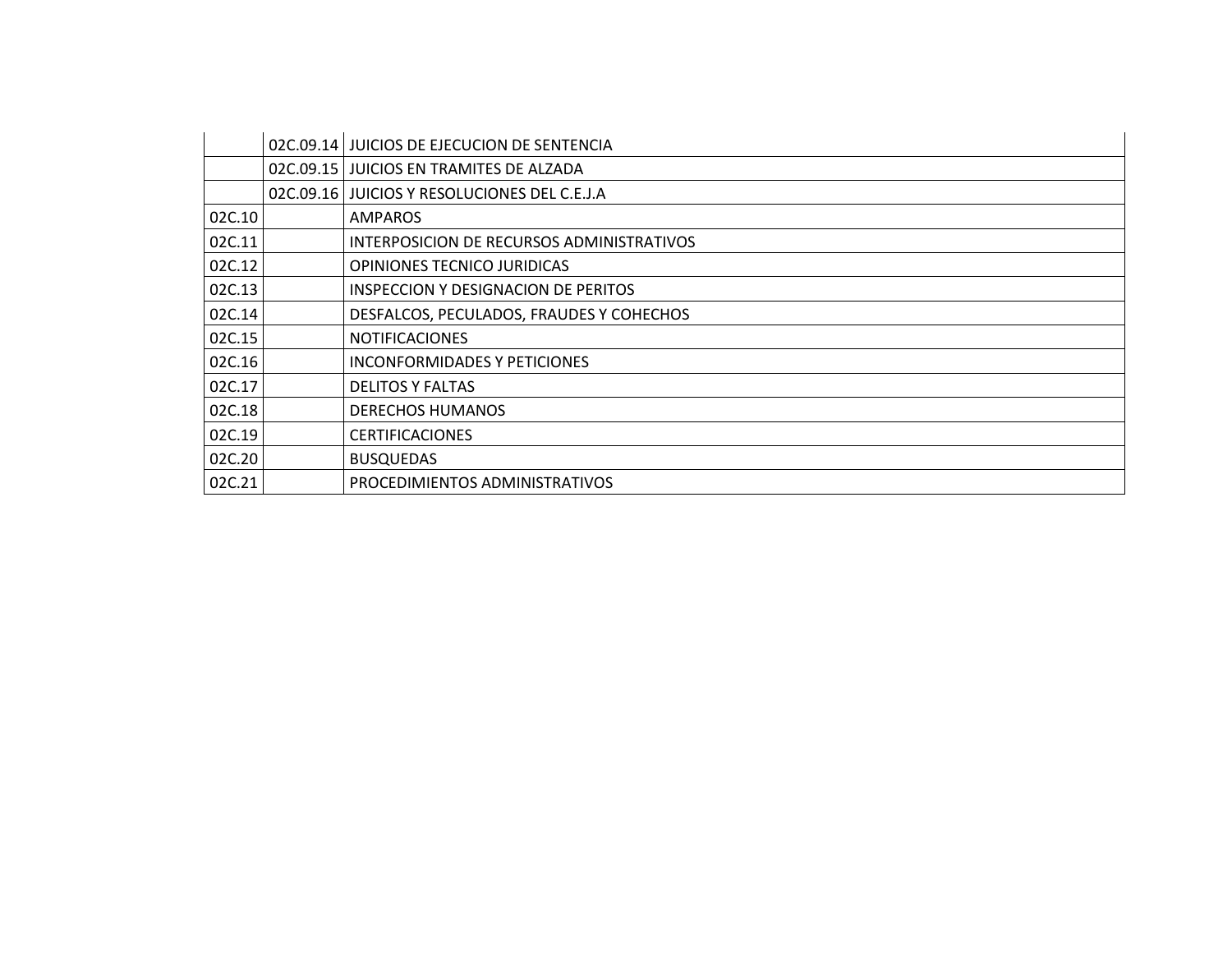| <b>CLAVE</b>   |              |                 | SECCION (SC)-SERIE (SE)-SUBSERIE(SS)                                                   |
|----------------|--------------|-----------------|----------------------------------------------------------------------------------------|
| <b>SECCION</b> | <b>SERIE</b> | <b>SUBSERIE</b> |                                                                                        |
| 03C            |              |                 | PROGRAMACION, ORGANIZACIÓN Y PRESUPUESTACIÓN                                           |
|                | 03C.01       |                 | DISPOSICIONES EN MATERIA DE PROGRAMACIÓN                                               |
|                | 03C.02       |                 | PROGRAMAS Y PROYECTOS EN MATERIA DE PROGRAMACIÓN                                       |
|                | 03C.03       |                 | PROCESO DE PROGRAMACIÓN                                                                |
|                | 03C.04       |                 | PROGRAMA ANUAL DE INVERSIONES                                                          |
|                | 03C.05       |                 | REGISTRO PROGRAMATICO DE PROYECTOS INSTITUCIONALES                                     |
|                | 03C.06       |                 | REGISTRO PROGRAMATICO DE PROYECTOS ESPECIALES                                          |
|                | 03C.07       |                 | PROGRAMAS OPERATIVOS ANUALES                                                           |
|                | 03C.08       |                 | DISPOSICIONES EN MATERIA DE ORGANIZACIÓN                                               |
|                | 03C.09       |                 | PROGRAMAS Y PROYECTOS EN MATERIA DE ORGANIZACIÓN                                       |
|                |              | 03C.09.01       | OFICIOS, MEMORANDUMS Y CIRCULARES ENVIADOS Y RECIBIDOS                                 |
|                | 03C.10       |                 | DICTAMEN TÉCNICO DE ESTRUCTURAS                                                        |
|                | 03C.11       |                 | INTEGRACIÓN Y DICTAMEN DE MANUALES DE ORGANIZACIÓN                                     |
|                | 03C.12       |                 | INTEGRACIÓN Y DICTAMEN DE MANUALES, NORMAS Y LINEAMIENTOS DE PROCESOS Y PROCEDIMIENTOS |
|                | 03C.13       |                 | ACCIONES DE MODERNIZACIÓN ADMINISTRATIVA                                               |
|                | 03C.14       |                 | CERTIFICACIÓN DE CALIDAD DE PROCESOS Y SERVICIOS ADMINISTRATIVOS                       |
|                | 03C.15       |                 | DESCONCENTRACIÓN DE FUNCIONES                                                          |
|                | 03C.16       |                 | DESCENTRALIZACIÓN                                                                      |
|                | 03C.17       |                 | DISPOSICIONES EN MATERIA DE PRESUPUESTACIÓN                                            |
|                | 03C.18       |                 | PROGRAMAS Y PROYECTOS EN MATERIA DE PRESUPUESTACIÓN                                    |
|                | 03C.19       |                 | <b>ANALISIS FINANCIERO Y PRESUPUESTAL</b>                                              |
|                | 03C.20       |                 | EVALUACIÓN Y CONTROL DEL EJERCICIO PRESUPUESTAL                                        |
|                | 03C.21       |                 | CATALAGO DE CENTROS DE TRABAJO                                                         |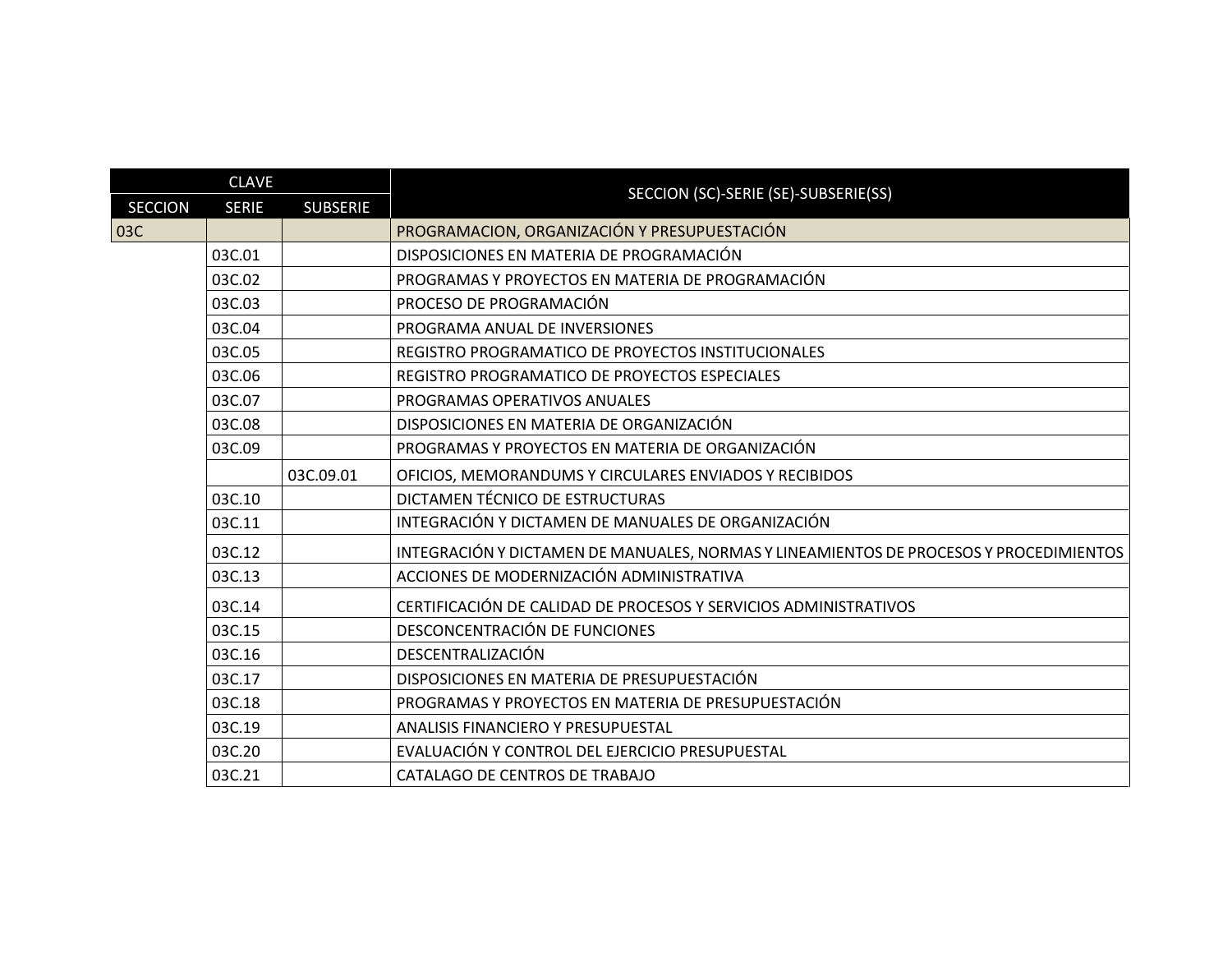| <b>CLAVE</b>   |              |                 | SECCION (SC)-SERIE (SE)-SUBSERIE(SS)                                                                                                                                                                          |
|----------------|--------------|-----------------|---------------------------------------------------------------------------------------------------------------------------------------------------------------------------------------------------------------|
| <b>SECCION</b> | <b>SERIE</b> | <b>SUBSERIE</b> |                                                                                                                                                                                                               |
| 04C            |              |                 | <b>RECURSOS HUMANOS</b>                                                                                                                                                                                       |
|                | 04C.01       |                 | DISPOSICIONES EN MATERIA DE RECURSOS HUMANOS                                                                                                                                                                  |
|                | 04C.02       |                 | PROGRAMAS Y PROYECTOS EN MATERIA DE RECUSOS HUMANOS                                                                                                                                                           |
|                | 04C.03       |                 | <b>EXPEDIENTE UNICO DE PERSONAL</b>                                                                                                                                                                           |
|                | 04C.04       |                 | REGISTRO Y CONTROL DE PUESTOS Y PLAZAS                                                                                                                                                                        |
|                | 04C.05       |                 | NOMINA DE PAGO DE PERSONAL                                                                                                                                                                                    |
|                | 04C.06       |                 | RECLUTAMIENTO Y SELECCIÓN DE PERSONAL                                                                                                                                                                         |
|                | 04C.07       |                 | IDENTIFICACION Y ACREDITACION DE PERSONAL                                                                                                                                                                     |
|                | 04C.08       |                 | CONTROL DE ASISTENCIA (VACACIONES, DESCANSOS, LICENCIAS, INCAPACIDADES, ETC)                                                                                                                                  |
|                | 04C.09       |                 | <b>CONTROL DISCIPLINARIO</b>                                                                                                                                                                                  |
|                | 04C.10       |                 | <b>DESCUENTOS</b>                                                                                                                                                                                             |
|                |              | 04C.10.01       | ENTERO DE NOMINAS (NORMAL, FUNCIONARIOS, SECRETARIOS EN FUNCIONES DE MAGISTRADOS,<br>SECRETARIOS EN FUNCIONES DE JUECES, COMPLEMENTARIOS EN FUNCION DE JUECES,<br>COMPLEMENTARIAS, SUBSIDIOS, MARCHA FUNEBRE) |
|                |              | 04C.10.02       | ENTERO IMPUESTO SOBRE SUELDOS Y SALARIOS                                                                                                                                                                      |
|                |              | 04C.10.03       | CANCELACION, RETENCION, REINTEGROS, INASISTENCIA Y DISIPLINARIOS DE NOMINAS QUINCENALES                                                                                                                       |
|                |              | 04C.10.04       | CEDULA DE PROYECTO PERSONAL INTERINOS                                                                                                                                                                         |
|                |              | 04C.10.05       | PENSION ALIMENTICIA                                                                                                                                                                                           |
|                |              | 04C.10.06       | DEVOLUCION DE DESCUENTO INFONAVIT PERONAL DE CONFIANZA                                                                                                                                                        |
|                |              | 04C.10.07       | PRESTAMO ANTICIPADO INFONAVIT PERSONAL DE CONFIANZA                                                                                                                                                           |
|                |              | 04C.10.08       | ABONO EN CUENTA INFONAVIT PERONAL DE CONFIANZA                                                                                                                                                                |
|                |              | 04C.10.09       | COSTO CUOTA INFONAVIT PERSONAL DE CONFIANZA                                                                                                                                                                   |
|                |              | 04C.10.10       | AVISO DE RETENCION, SUSPENSIÓN Y MODIFICACION INFONAVIT PERSONAL DE CONFIANZA                                                                                                                                 |
|                |              | 04C.10.11       | COBRO DE SEGURO DE VIDA                                                                                                                                                                                       |
|                |              | 04C.10.12       | DEVOLUCION APORTACION FONDO DE AHORRO/FALLECIDOS                                                                                                                                                              |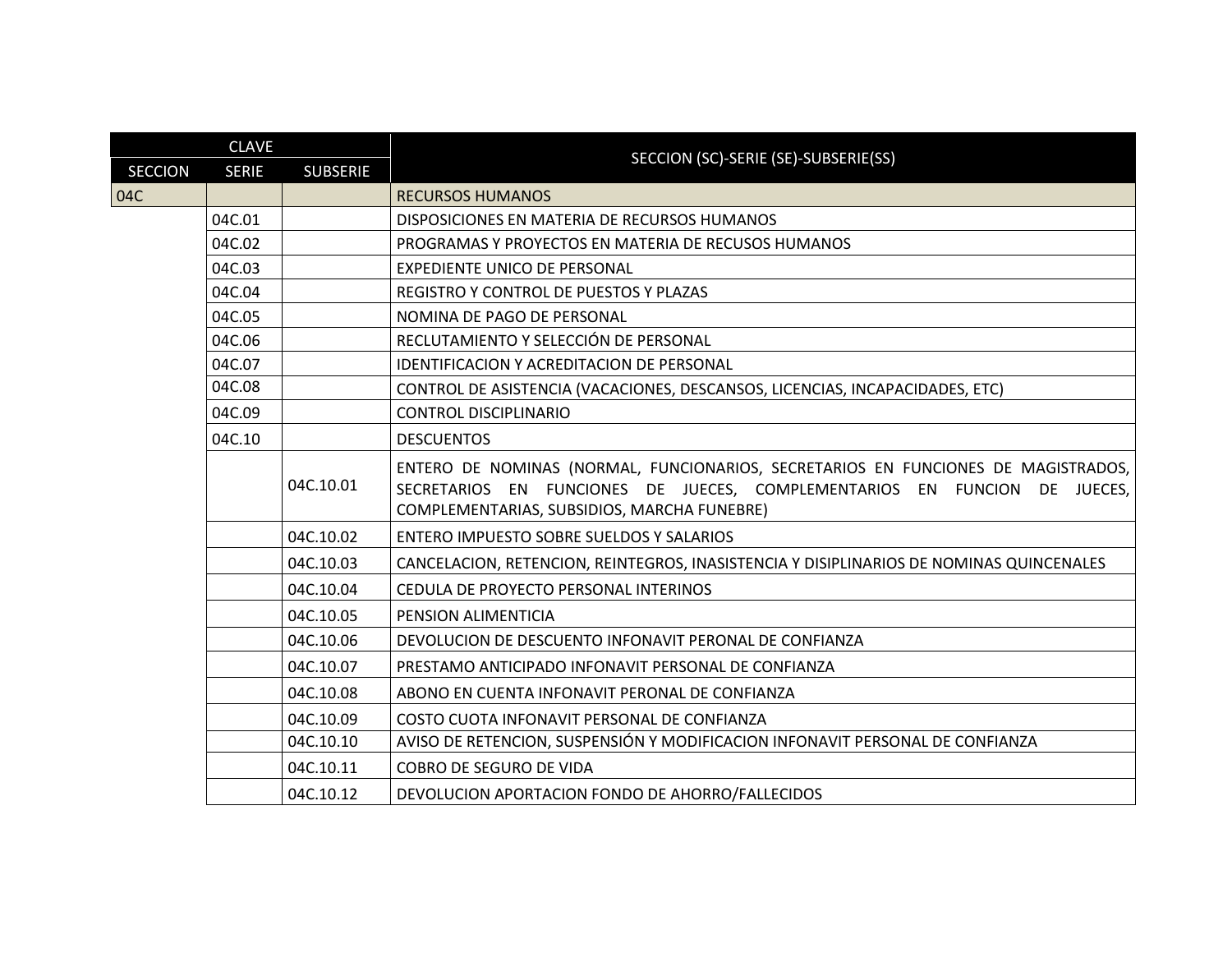|        | 04C.10.13                                            | APORTACIONAL FONDO DE AHORROS PERSONAL DE BASE  |  |  |  |
|--------|------------------------------------------------------|-------------------------------------------------|--|--|--|
|        | 04C.10.14                                            | <b>CUOTA SINDICAL</b>                           |  |  |  |
|        | 04C.10.15                                            | <b>CUOTA ISSTECH</b>                            |  |  |  |
|        | 04C.10.16                                            | SEGURO DE VIDA DE BASE                          |  |  |  |
|        | 04C.10.17                                            | PRESTAMOS ISSTECH                               |  |  |  |
|        | 04C.10.18                                            | AMORTIZACION INFONAVIT PERSONAL DE BASE         |  |  |  |
|        | 04C.10.19<br>APORTACIONES INFONAVIT PERSONAL DE BASE |                                                 |  |  |  |
|        | 04C.10.20                                            | <b>DESCUENTOS FINANCIERAS</b>                   |  |  |  |
|        | 04C.10.21                                            | <b>EMBARGO DE SUELDO</b>                        |  |  |  |
|        | 04C.10.22                                            | REINTEGROS Y/O MULTAS                           |  |  |  |
|        | 04C.10.23                                            | <b>GASTOS MEDICOS MAYORES</b>                   |  |  |  |
|        | 04C.10.24                                            | SOLICITUD DE PRESTAMO DE CAJA DE AHORRO         |  |  |  |
|        | 04C.10.25                                            | ALTAS, BAJAS, MODIFICACION SALARIAL             |  |  |  |
|        | 04C.10.26                                            | <b>COSTO CUOTA IMSS</b>                         |  |  |  |
|        | 04C.10.27                                            | PROPUESTA CEDULA IMSS DEL PERSONAL              |  |  |  |
|        | 04C.10.28                                            | APORTACION CONTINGENCIA COVID-19                |  |  |  |
|        | 04C.10.29                                            | <b>DOCUMENTOS VARIOS</b>                        |  |  |  |
| 04C.11 |                                                      | <b>ESTIMULOS Y RECOMPENSAS</b>                  |  |  |  |
| 04C.12 |                                                      | <b>EVALUACIONES Y PROMOCIONES</b>               |  |  |  |
| 04C.13 |                                                      | PRODUCTIVIDAD EN EL TRABAJO                     |  |  |  |
| 04C.14 |                                                      | EVALUACION DEL DESEMPEÑO DE SERVIDORES DE MANDO |  |  |  |
| 04C.15 |                                                      | AFILIAICIONES AL ISSSTE, IMSS O ISSTECH         |  |  |  |
| 04C.16 |                                                      | CONTROL DE PRESTACIONES EN MATERIA ECONÓMICA    |  |  |  |
| 04C.17 |                                                      | <b>JUBILACIONES Y PENSIONES</b>                 |  |  |  |
| 04C.18 |                                                      | PROGRAMAS DE RETIRO VOLUNTARIO                  |  |  |  |
| 04C.19 |                                                      | <b>BECAS</b>                                    |  |  |  |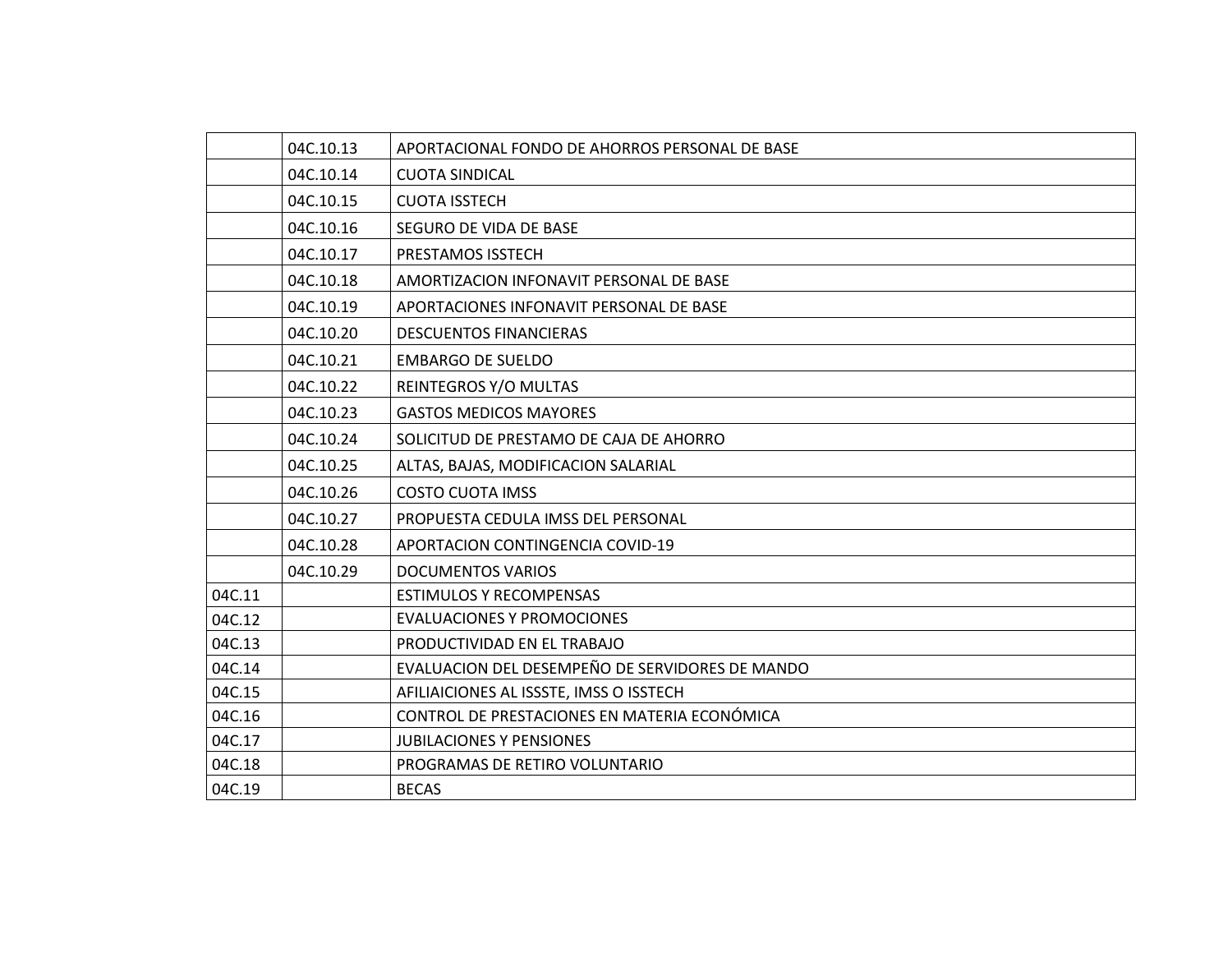|                | 04C.20                          | RELACIONES LABORALES Y CONDICIONES                                                   |
|----------------|---------------------------------|--------------------------------------------------------------------------------------|
|                | 04C.21                          | SERVICIOS SOCIALES, CULTURALES, DE SEGURIDAD E HIGIENE EN EL TRABAJO                 |
|                | 04C.22                          | CAPACITACION CONTINUA Y DESARROLLO PROFESIONAL DEL PERSONAL DE ÁREAS ADMINISTRATIVAS |
|                | 04C.23                          | SERVICIO SOCIAL DE AREAS ADMINISTRATIVAS                                             |
|                | 04C.24                          | <b>CURRICULUM VITAE DEL PERSONAL</b>                                                 |
|                | 04C.25                          | <b>CENSO DEL PERSONAL</b>                                                            |
|                | 04C.26                          | EXPEDICION DE CONSTANCIAS Y CREDENCIALES                                             |
|                | 04C.27                          | COORDINACION LABORAL CON ORGANISMOS DESCENTRALIZADOS Y PARAESTATALES                 |
|                | 04C.28                          | SERVICIO PROFESIONAL DE CARRERA                                                      |
|                | <b>CLAVE</b>                    | SECCION (SC)-SERIE (SE)-SUBSERIE(SS)                                                 |
| <b>SECCION</b> | <b>SUBSERIE</b><br><b>SERIE</b> |                                                                                      |
| 05C            |                                 | <b>RECURSOS FINANCIERON</b>                                                          |
|                | 05C.01                          |                                                                                      |
|                |                                 | DISPOSICIONES EN MATERIA DE RECURSOS FINANCIEROS Y CONTABILIDAD GUBERNAMENTAL        |
|                | 05C.02                          | PROGRAMAS Y PROYECTOS EN MATERIA DE RECUSOS FINANCIEROS Y CONTABILIDAD GUBERNAMENTAL |
|                | 05C.03                          | <b>GASTOS O EGRESOS POR PARTIDA PRESUPUESTAL</b>                                     |
|                | 05C.04                          | <b>INGRESOS</b>                                                                      |
|                | 05C.05                          | <b>LIBROS CONTABLES</b>                                                              |
|                | 05C.06                          | <b>REGISTROS CONTABLES (GLOSA)</b>                                                   |
|                | 05C.07                          | <b>VALORES FINANCIEROS</b>                                                           |
|                | 05C.08                          | APORTACIONES A CAPITAL                                                               |
|                | 05C.09                          | <b>EMPRESTITOS</b>                                                                   |
|                | 05C.10                          | <b>FINANCIAMIENTO EXTERNO</b>                                                        |
|                | 05C.11                          | <b>ESQUEMAS DE FINANCIAMIENTO</b>                                                    |
|                | 05C.12                          | ASIGNACION Y OPTIMIZACION DE RECURSOS FINANCIEROS                                    |
|                | 05C.13                          | <b>CREDITOS CONCEDIDOS</b>                                                           |
|                | 05C.14                          | <b>CUENTAS POR LIQUIDAR CERTIFICADAS</b>                                             |
|                | 05C.15                          | TRANSFERENCIAS DE PRESUPUESTO                                                        |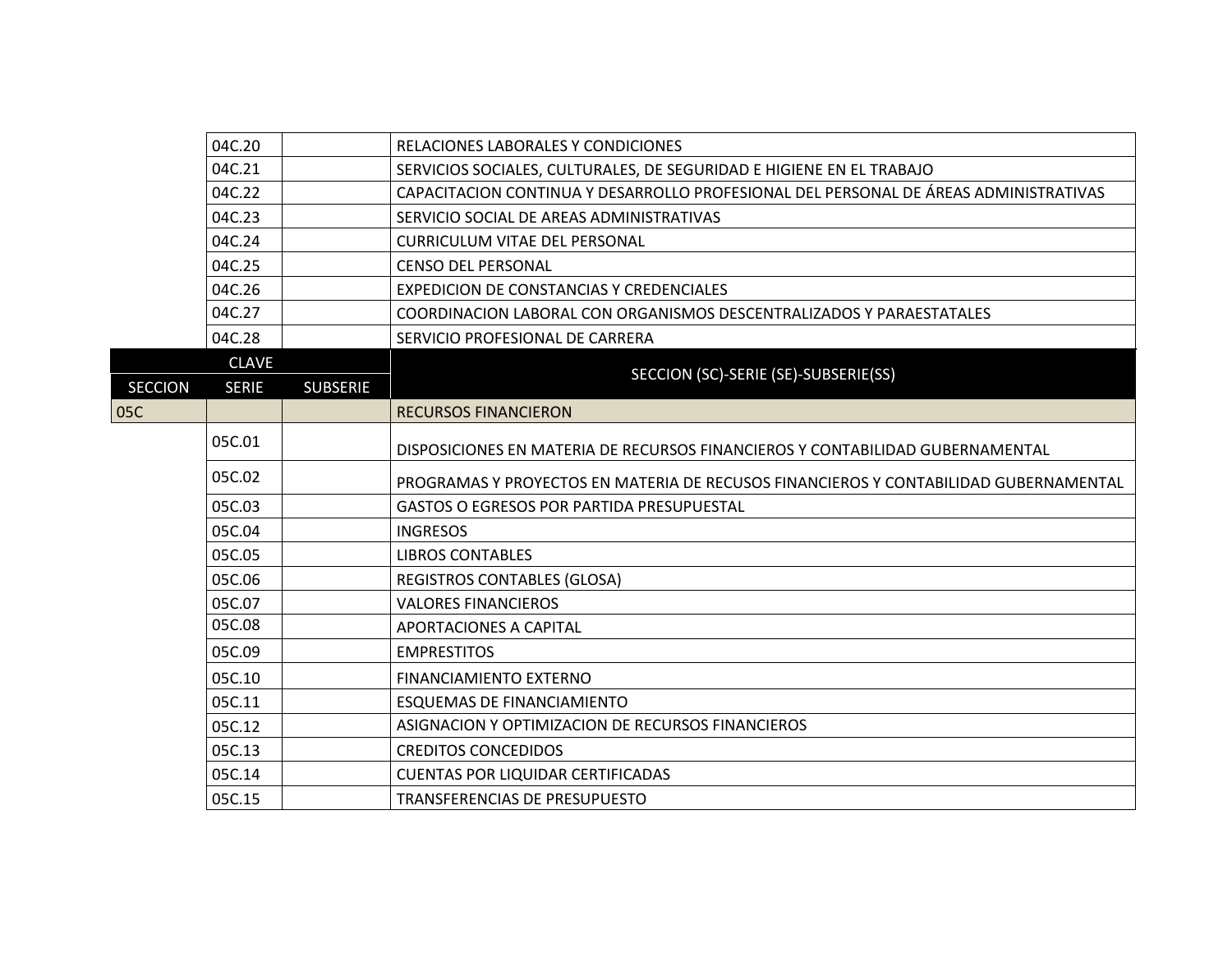| 05C.16 |           | AMPLIACIONES DEL PRESUPUESTO                    |
|--------|-----------|-------------------------------------------------|
| 05C.17 |           | REGISTRO Y CONTROL DE POLIZAS DE EGRESOS        |
| 05C.18 |           | REGISTRO Y CONTROL DE POLIZAS DE INGRESOS       |
| 05C.19 |           | POLIZAS DIARIO                                  |
| 05C.20 |           | <b>COMPRAS DIRECTAS</b>                         |
| 05C.21 |           | GARANTIAS, FIANZAS, DEPOSITOS Y MULTAS          |
|        | 05C.21.01 | <b>HIPOTECAS</b>                                |
|        | 05C.21.02 | <b>TRANSFERENCIAS</b>                           |
| 05C.22 |           | <b>CONTROL DE CHEQUES</b>                       |
| 05C.23 |           | <b>CONCILIACIONES</b>                           |
|        | 05C.23.01 | <b>ESTADOS DE CUENTA</b>                        |
| 05C.24 |           | <b>ESTADOS FINANCIEROS</b>                      |
|        | 05C.24.01 | <b>MINUTARIO DE INFORMES</b>                    |
|        | 05C.24.02 | <b>VALIDACIONES</b>                             |
|        | 05C.24.03 | <b>OBSERVACIONES DE AUDITORIAS</b>              |
| 05C.25 |           | <b>AUXILIARES DE CUENTA</b>                     |
| 05C.26 |           | ESTADO DEL EJERCICIO DEL PRESUPUESTO            |
| 05C.27 |           | <b>FONDO ROTATORIO Y REVOLVENTE</b>             |
| 05C.28 |           | <b>PAGO DE DERECHOS</b>                         |
| 05C.29 |           | <b>INFORMACION DE LA CUENTA PUBLICA</b>         |
| 05C.30 |           | REGISTRO CONTABLE DE BIENES MUEBLES E INMUEBLES |
| 05C.31 |           | <b>VIÁTICOS</b>                                 |
| 05C.32 |           | <b>REPORTES</b>                                 |
| 05C.33 |           | <b>ORDENES DE PAGO</b>                          |
| 05C.34 |           | <b>BANCOS</b>                                   |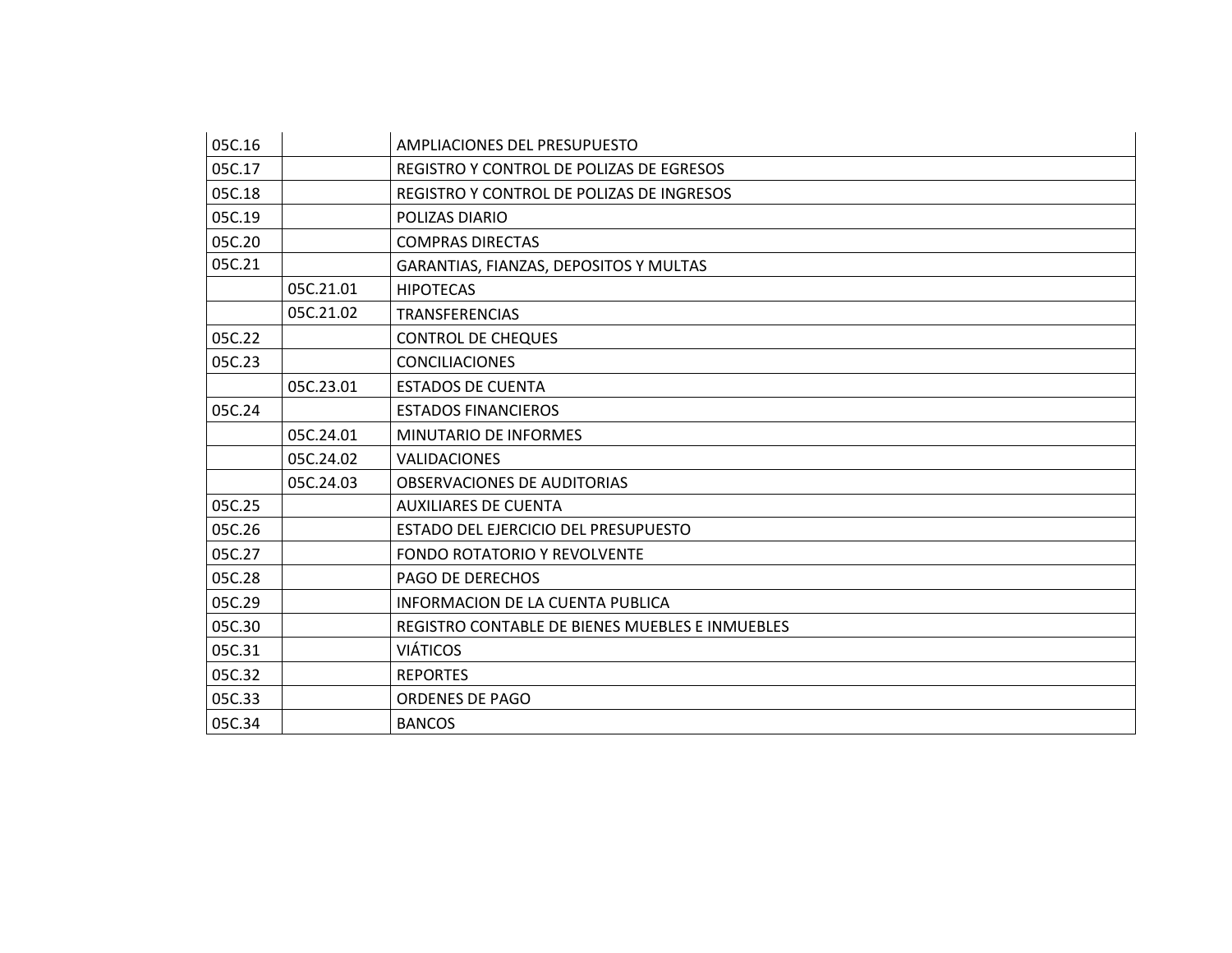|                | <b>CLAVE</b> |                 |                                                                                                               |
|----------------|--------------|-----------------|---------------------------------------------------------------------------------------------------------------|
| <b>SECCION</b> | <b>SERIE</b> | <b>SUBSERIE</b> | SECCION (SC)-SERIE (SE)-SUBSERIE(SS)                                                                          |
| 06C            |              |                 | RECURSOS MATERIALES OBRA PUBLICA                                                                              |
|                | 06C.01       |                 | DISPOSICIONES EN MATERIA DE RECURSOS MATERIALES, OBRA PUBLICA, CONSERVACION Y<br><b>MANTENIENTO</b>           |
|                | 06C.02       |                 | PROGRAMAS Y PROYECTOS EN MATERIA DE RECURSOS MATERIALES, OBRA PUBLICA, CONSERVACION Y<br><b>MANTENIMIENTO</b> |
|                | 06C.03       |                 | <b>LICITACIONES</b>                                                                                           |
|                |              | 06C.03.01       | <b>INVITACIONES</b>                                                                                           |
|                | 06C.04       |                 | <b>ADQUISISIONES</b>                                                                                          |
|                |              | 06C.04.01       | <b>FACTURAS</b>                                                                                               |
|                | 06C.05       |                 | SANCIONES, INCONFORMIDADES Y CONCILIACIONES, DERIVADOS DE CONTRATOS                                           |
|                | 06C.06       |                 | <b>CONTROL DE CONTRATOS</b>                                                                                   |
|                | 06C.07       |                 | <b>SEGUROS Y FIANZAS</b>                                                                                      |
|                | 06C.08       |                 | SUSPENSION, RESCISION, TERMINACIÓN DE OBRA PUBLICA                                                            |
|                | 06C.09       |                 | <b>BITACORAS DE OBRAS PUBLICAS</b>                                                                            |
|                | 06C.10       |                 | CALIDAD EN MATERIA DE OBRAS, CONSERVACION Y EQUIPAMENTO                                                       |
|                | 06C.11       |                 | PRECIOS UNITARIOS EN OBRA PUBLICA Y SERVICIOS                                                                 |
|                | 06C.12       |                 | ASESORIA TECNICA EN MATERIA DE OBRA PUBLICA                                                                   |
|                | 06C.13       |                 | CONSERVACION Y MANTENIMIENTO DE LA INFRAESTRUCTURA FISICA                                                     |
|                | 06C.14       |                 | REGISTRO DE PROVEEDORES Y CONTRATISTAS                                                                        |
|                | 06C.15       |                 | ARRENDAMIENTOS                                                                                                |
|                | 06C.16       |                 | DISPOCISIONES DE ACTIVO FIJO                                                                                  |
|                |              | 06C.16.01       | ENTRADAS, SALIDAS Y BAJAS DE BIENES DE ACTIVO FIJO                                                            |
|                |              | 06C.16.02       | INVENTARIO ANUAL DE ACTIVO FIJO                                                                               |
|                | 06C.17       |                 | <b>INVENTARIO FISICO Y CONTROL DE BIENES MUEBLES</b>                                                          |
|                | 06C.18       |                 | <b>INVENTARIO FISICO Y CONTROL DE BIENES INMUEBLES</b>                                                        |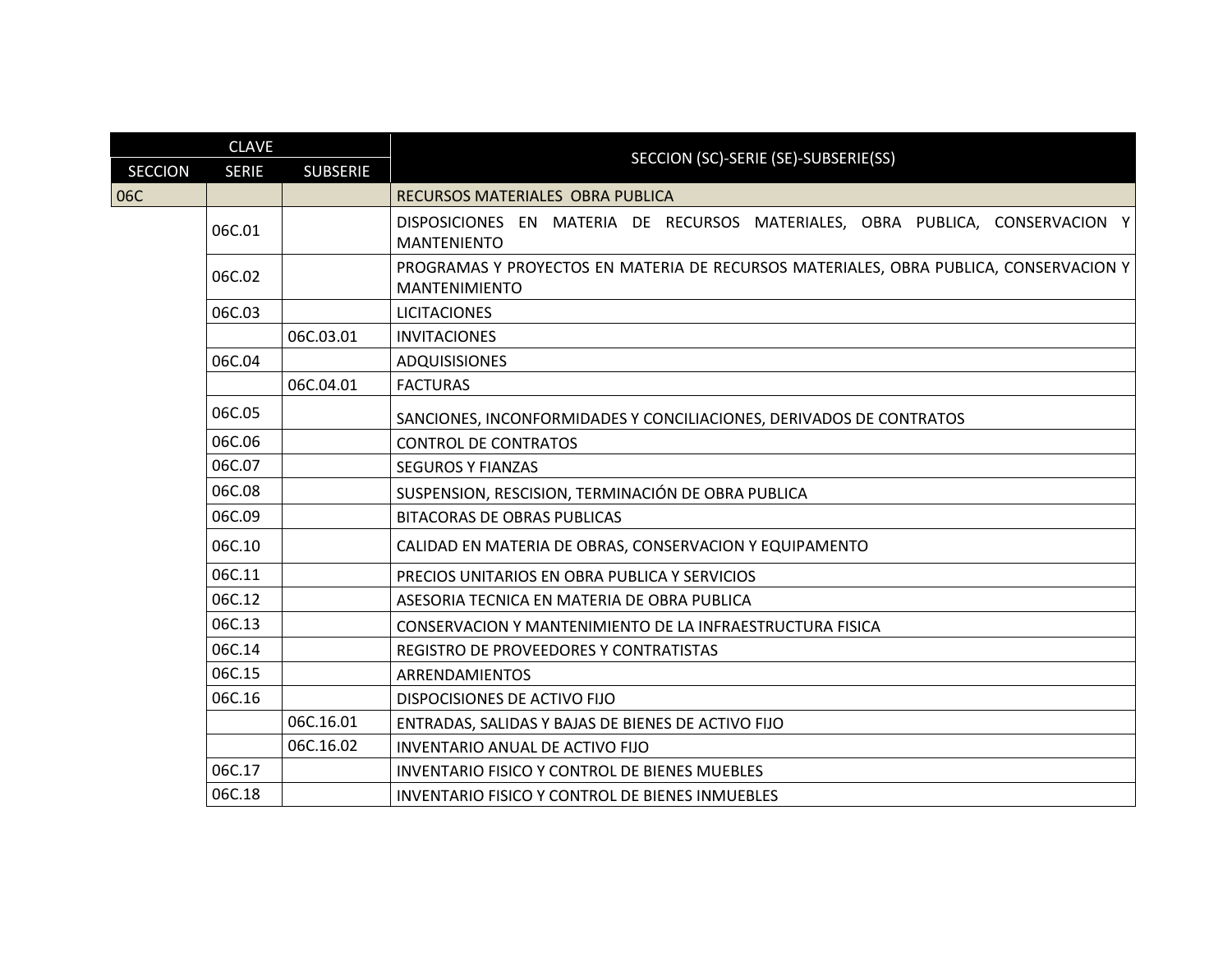|                | 06C.19       |                 | ALMACENAMIENTO, CONTROL Y DISTRIBUCION DE BIENES MUEBLES            |
|----------------|--------------|-----------------|---------------------------------------------------------------------|
|                |              | 06C.19.01       | OFICIOS VARIOS DE MOBILIARIO                                        |
|                | 06C.20       |                 | DISPOCISIONES Y SISTEMAS DE ABASTECIMIENTO Y ALMACENES              |
|                | 06C.21       |                 | CONTROL DE CALIDAD DE BIENES E INSUMOS                              |
|                | 06C.22       |                 | CONTROL Y SEGUIMIENTO DE OBRAS Y REMODELACIONES                     |
|                | 06C.23       |                 | COMITES Y SUBCOMITES DE ADQUISICIONES, ARRENDAMIENTOS Y SERVICIOS   |
|                | 06C.24       |                 | COMITÉ DE LA ENAJENACION DE BIENES MUEBLES E INMUEBLES              |
|                | 06C.25       |                 | COMITÉ DE OBRA PUBLICA                                              |
|                | 06C.26       |                 | COMISIONES CONSULTIVAS MIXTAS DE ABASTECIMIENTO                     |
|                | <b>CLAVE</b> |                 | SECCION (SC)-SERIE (SE)-SUBSERIE(SS)                                |
| <b>SECCION</b> | <b>SERIE</b> | <b>SUBSERIE</b> |                                                                     |
| 07C            |              |                 | <b>SERVICIOS GENERALES</b>                                          |
|                | 07C.01       |                 | DISPOSICIONES EN MATERIA DE SERVICIOS GENERALES                     |
|                | 07C.02       |                 | PROGRAMAS Y PROYECTOS EN MATERIA DE SERVICIOS GENERALES             |
|                | 07C.03       |                 | SERVICIOS BASICOS (ENERGIA ELECTRICA, AGUA, PREDIAL, ETC.)          |
|                | 07C.04       |                 | SERVICIOS DE EMBALAJE, FLETES Y MANIOBRAS                           |
|                | 07C.05       |                 | SERVICIOS DE SEGURIDAD Y VIGILANCIA                                 |
|                | 07C.06       |                 | SERVICIOS DE LAVANDERIA, LIMPIEA, HIGIENE Y FUMIGACION              |
|                | 07C.07       |                 | SERVICIOS DE TRANSPORTACION                                         |
|                | 07C.08       |                 | SERVICIOS DE TELEFONIA FIJA, TELEFONIA CELULAR Y RADIOLOCALIZACIÓN. |
|                | 07C.09       |                 | SERVICIO POSTAL                                                     |
|                | 07C.10       |                 | SERVICIOS ESPECIALIZADOS DE MENSAJERIA                              |
|                | 07C.11       |                 | MANTENIMIENTO, CONSERVACION E INSTALACION DE MOBILIARIO             |
|                | 07C.12       |                 | MANTENIMIENTO, CONSERVACION E INSTALACION DE EQUIPO DE COMPUTO      |
|                | 07C.13       |                 | <b>CONTROL DE PARQUE VEHICULAR</b>                                  |
|                | 07C.14       |                 | <b>CONTROL DE COMBUSTIBLE</b>                                       |
|                | 07C.15       |                 | CONTROL Y SERVICIOS EN AUDITORIOS Y SALAS                           |
|                |              | 07C.15.01       | <b>SERVICIOS VARIOS</b>                                             |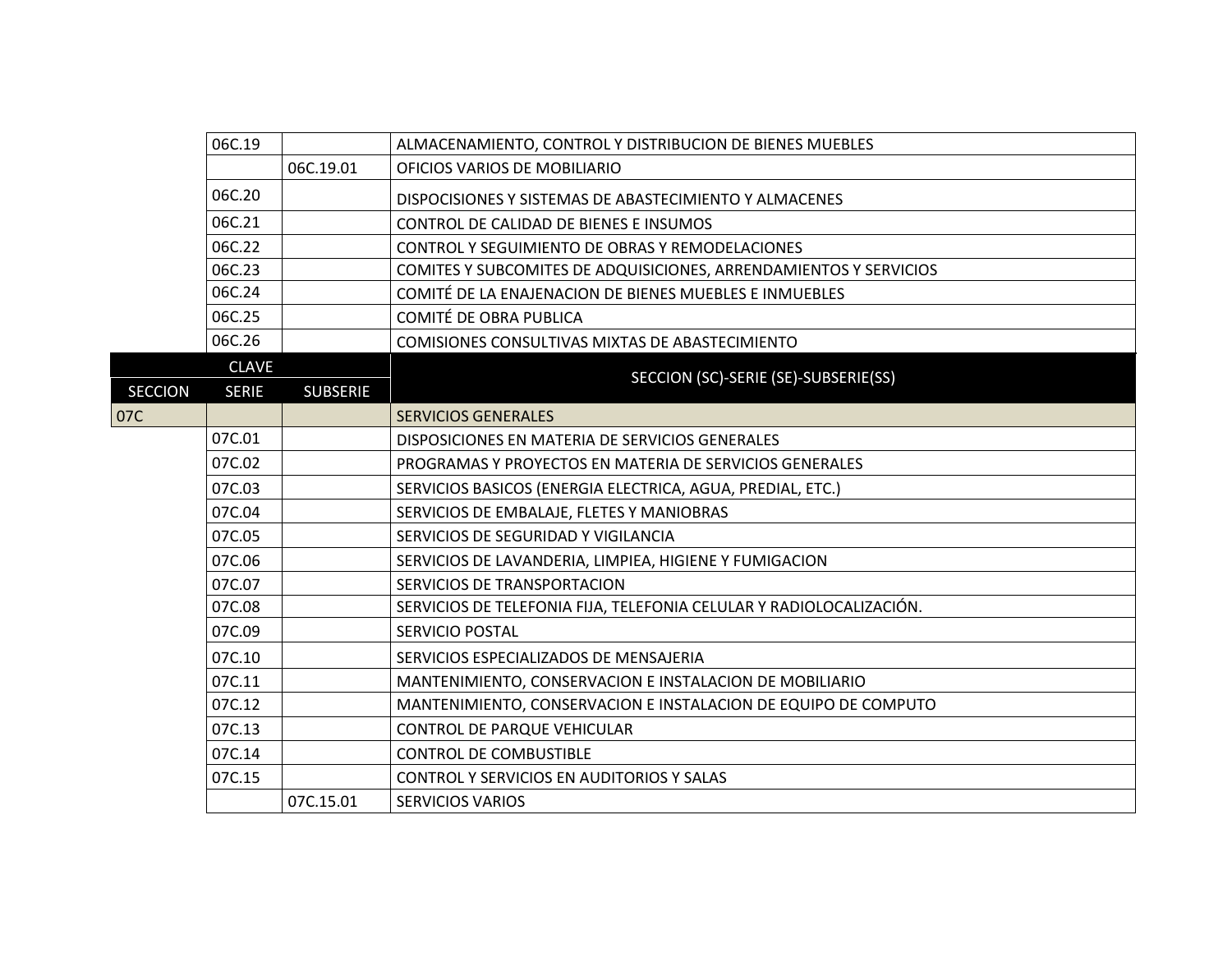|                | 07C.16                       |                 | PROTECCION CIVIL                                                            |
|----------------|------------------------------|-----------------|-----------------------------------------------------------------------------|
|                |                              | 07C.16.01       | PROGRAMAS Y PROYECTOS EN MATERIA DE PROTECCION CIVIL                        |
| <b>SECCION</b> | <b>CLAVE</b><br><b>SERIE</b> | <b>SUBSERIE</b> | SECCION (SC)-SERIE (SE)-SUBSERIE(SS)                                        |
| 08C            |                              |                 | <b>TECNOLOGIAS Y SERVICIOS DE LA INFORMACION</b>                            |
|                | 08C.01                       |                 | DISPOSICIONES EN MATERIA DE TELECOMUNICACIONES                              |
|                | 08C.02                       |                 | PROGRAMAS Y PROYECTOS EN MATERIA DE TELECOMUNICACIONES                      |
|                | 08C.03                       |                 | NORMATIVIDAD TECNOLOGICA                                                    |
|                | 08C.04                       |                 | DESARROLLO E INFRASESTRUCTURA DE TELECOMUNICACIONES                         |
|                | 08C.05                       |                 | DESARROLLO E INFRASESTRUCTURA DEL PORTAL DE INTERNET DE LA DEPENDENCIA      |
|                | 08C.06                       |                 | DESARROLLO DE REDES DE COMUNICACIÓN DE VOZ Y DATOS                          |
|                | 08C.07                       |                 | DISPOSICIONES EN MATERIA DE INFORMATICA                                     |
|                | 08C.08                       |                 | PROGRAMAS Y PROYECTOS EN MATERIA DE INFORMATICA                             |
|                | 08C.09                       |                 | DESARROLLO INFORMATICO                                                      |
|                | 08C.10                       |                 | SEGURIDAD INFORMATICA                                                       |
|                | 08C.11                       |                 | <b>DESARROLLO DE SISTEMAS</b>                                               |
|                | 08C.12                       |                 | <b>AUTOMATIZACION DE PROCESOS</b>                                           |
|                | 08C.13                       |                 | CONTROL Y DESARROLLO DEL PARQUE INFORMATICO                                 |
|                | 08C.14                       |                 | DISPOSICIONES EN MATERIA DE SERVICIOS DE INFORMACION                        |
|                | 08C.15                       |                 | PROGRAMAS Y PROYECTOS EN MATERIA DE SERVICIOS DE INFORMACION                |
|                | 08C.16                       |                 | ADMINISTRACION Y SERVICIOS DE ARCHIVOS (ELECTRONICOS Y DIGITAL)             |
|                | 08C.17                       |                 | ADMINISTRACION Y SERVICIOS DE CORRESPONDENCIA (ELECTRONICOS Y DIGITAL)      |
|                | 08C.18                       |                 | ADMINISTRACION Y SERVICIOS DE BIBLIOTECAS (VIRTUAL, ELECTRONICOS Y DIGITAL) |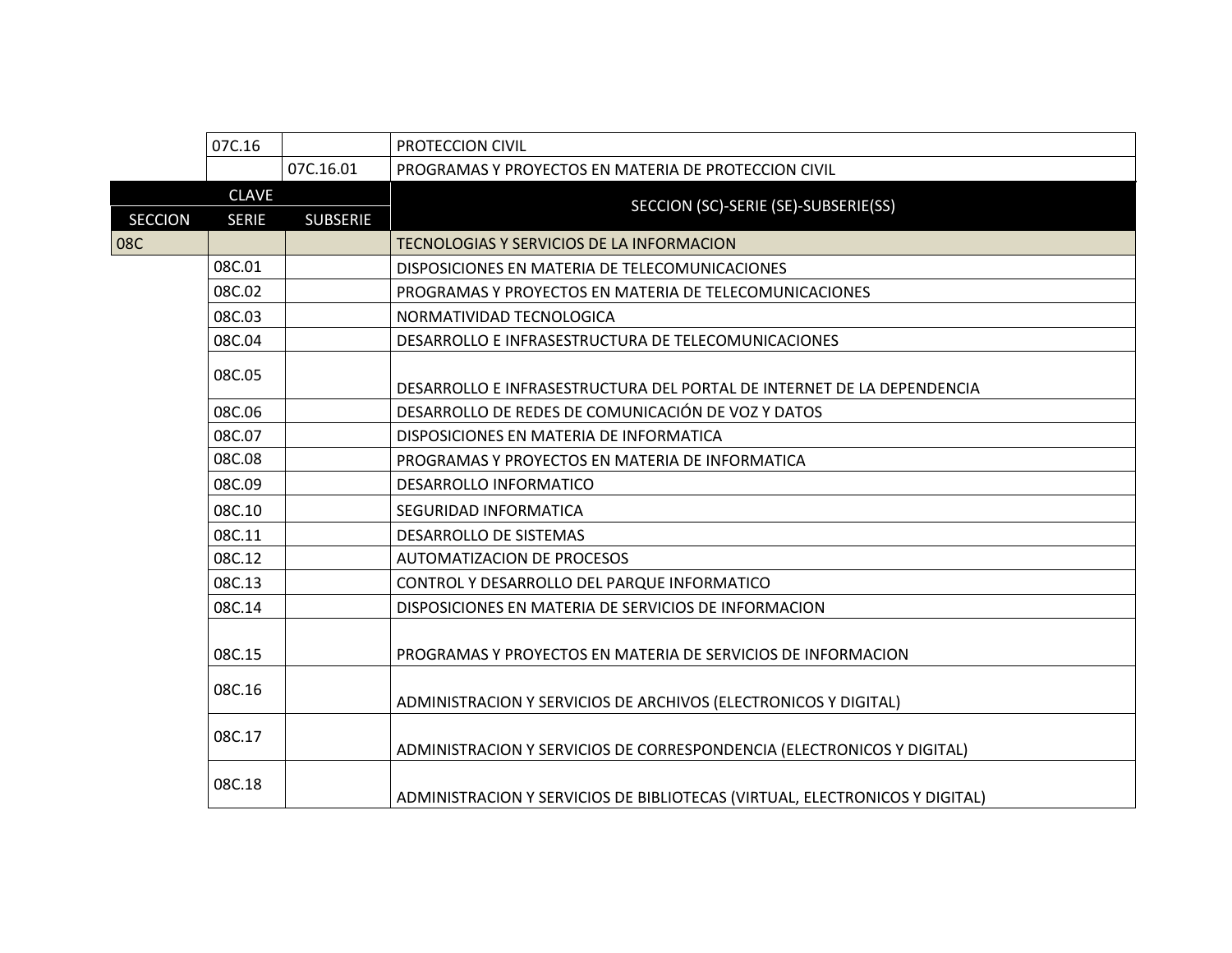|                | 08C.19       |                 | ADMINISTRACION Y SERVICIOS DE OTROS CENTRO DOCUMENTALES                                                                    |
|----------------|--------------|-----------------|----------------------------------------------------------------------------------------------------------------------------|
|                | 08C.20       |                 | ADMINISTRACION Y PRESERVACION DE ACERVOS JURIDICOS                                                                         |
|                | 08C.21       |                 | <b>INSTRUMENTOS DE CONSULTA</b>                                                                                            |
|                | 08C.22       |                 | PROCESOS TECNICOS EN LOS SERVICIOS DE INFORMACION                                                                          |
|                | 08C.23       |                 | ACCESO Y RESERVAS EN SERVICIO DE INFORMACION                                                                               |
|                | 08C.24       |                 | PRODUCTOS PARA LA DIVULGACION DE SERVICIOS                                                                                 |
|                | 08C.25       |                 | SERVICIOS Y PRODUCTOS EN INTERNET E INTRANET                                                                               |
|                | 08C.26       |                 | <b>SERVICIOS INFORMATICOS</b>                                                                                              |
|                | 08C.27       |                 | <b>CEDULAS INFORMATICAS</b>                                                                                                |
|                | <b>CLAVE</b> |                 | SECCION (SC)-SERIE (SE)-SUBSERIE(SS)                                                                                       |
| <b>SECCION</b> | <b>SERIE</b> | <b>SUBSERIE</b> |                                                                                                                            |
| 09C            |              |                 | <b>COMUNICACIÓN SOCIAL</b>                                                                                                 |
|                | 09C.01       |                 | DISPOSICIONES EN MATERIA DE COMUNICACIÓN SOCIAL                                                                            |
|                | 09C.02       |                 | PROGRAMAS Y PROYECTOS EN MATERIA DE COMUNICACIÓN SOCIAL                                                                    |
|                | 09C.03       |                 | PUBLICACIONES E IMPRESOS INSTITUCIONALES                                                                                   |
|                | 09C.04       |                 | <b>MATERIA MULTIMEDIA</b>                                                                                                  |
|                | 09C.05       |                 | PUBLICIDAD INSTITUCIONAL                                                                                                   |
|                | 09C.06       |                 | <b>BOLETINES Y ENTREVISTAS PARA MEDIOS</b>                                                                                 |
|                | 09C.07       |                 | BOLETINES INFORMATIVOS PARA MEDIOS                                                                                         |
|                | 09C.08       |                 | <b>INSERCIONES Y ANUNCIOS EN PERIODICOS Y REVISTAS</b>                                                                     |
|                | 09C.09       |                 | AGENCIAS PERIODOSTICAS DE NOTICIAS, REPORTEROS, ARTICULISTAS, CADENAS TELEVISIVAS Y OTROS<br>MEDIOS DE COMUNICACIÓN SOCIAL |
|                | 09C.10       |                 | <b>NOTAS PARA MEDIOS</b>                                                                                                   |
|                | 09C.11       |                 | PRENSA INSTITUCIONAL                                                                                                       |
|                | 09C.12       |                 | DISPOSICIONES EN MATERIA DE RELACIONES PUBLICAS                                                                            |
|                | 09C.13       |                 | COMPARECENCIAS ANTE EL PODER LEGISLATIVO                                                                                   |
|                | 09C.14       |                 | <b>ACTOS Y EVENTOS OFICIALES</b>                                                                                           |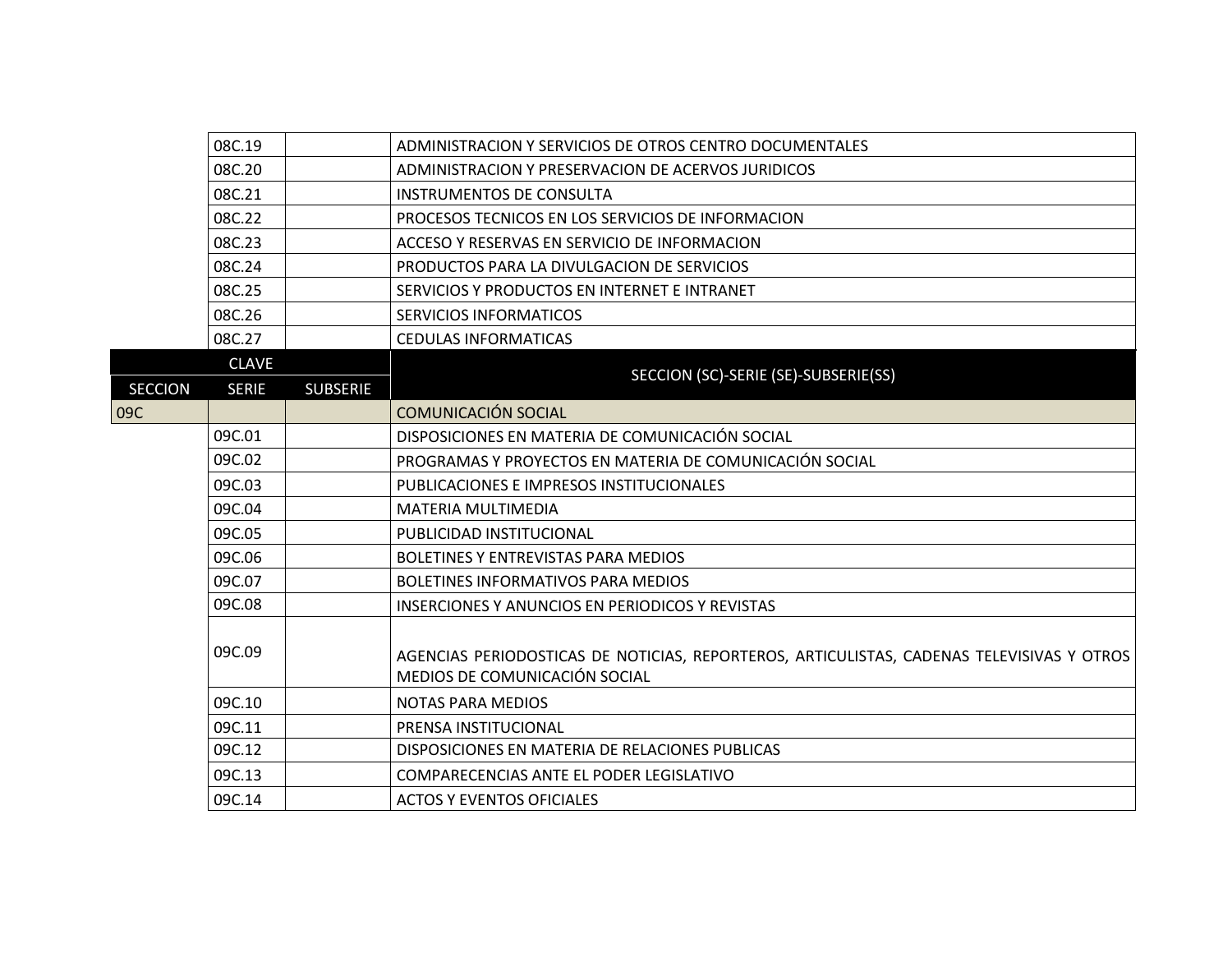|                | 09C.15       |                 | REGISTRO DE AUDIENCIAS PUBLICAS                          |
|----------------|--------------|-----------------|----------------------------------------------------------|
|                | 09C.16       |                 | <b>INVITACIONES Y FELICITACIONES</b>                     |
|                | 09C.17       |                 | SERVICIOS DE EDECANES                                    |
|                | 09C.18       |                 | <b>ENCUESTAS DE OPINION</b>                              |
|                | <b>CLAVE</b> |                 | SECCION (SC)-SERIE (SE)-SUBSERIE(SS)                     |
| <b>SECCION</b> | <b>SERIE</b> | <b>SUBSERIE</b> |                                                          |
| 10C            |              |                 | CONTROL DE AUDITORIA DE ACTIVIDADES PUBLICAS             |
|                | 10C.01       |                 | DISPOSICIONES EN MATERIA DE CONTROL Y AUDITORIA          |
|                | 10C.02       |                 | PROGRAMAS Y PROYECTOS EN MATERIA DE CONTROL Y AUDITORIA  |
|                | 10C.03       |                 | <b>AUDITORIAS</b>                                        |
|                |              | 10C.03.01       | AUDITORIAS DE ORGANOS ADMINISTRATIVOS                    |
|                |              | 10C.03.02       | AUDITORIAS DE ORGANOS JURISDICCIONALES                   |
|                | 10C.04       |                 | <b>VISITADURIAS</b>                                      |
|                | 10C.05       |                 | REVISIONES DE RUBROS ESPECIFICOS                         |
|                | 10C.06       |                 | SEGUIMIENTO A LA APLICACIÓN EN MEDIDAS Y RECOMENDACIONES |
|                | 10C.07       |                 | <b>PARTICIPANTES EN COMITES</b>                          |
|                | 10C.08       |                 | REQUERIMIENTOS DE INFORMACION A DEPENDENCIAS Y ENTIDADES |
|                |              | 10C.08.01       | <b>INFORME DE ACTIVIDADES</b>                            |
|                | 10C.09       |                 | QUEJAS Y DENUNCIAS DE ACTIVIDADES PUBLICAS               |
|                |              | 10C.09.01       | ACTAS ADMINISTRATIVAS CON INTERVENCION DE LA CONTRALORIA |
|                | 10C.10       |                 | PETICIONES SUGERENCIAS Y RECOMENDACONES                  |
|                | 10C.11       |                 | <b>RESPONSABILIDADES</b>                                 |
|                | 10C.12       |                 | <b>INCONFORMIDADES</b>                                   |
|                | 10C.13       |                 | <b>INHABILITACIONES</b>                                  |
|                |              | 10C.13.01       | <b>CONSTANCIAS DE NO INHABILITACION</b>                  |
|                | 10C.14       |                 | DECLARACIONES PATRIMONIALES (SEGUIMIENTO Y REGISTRO)     |
|                | 10C.15       |                 | <b>ENTREGA-RECEPCION</b>                                 |
|                | 10C.16       |                 | <b>LIBROS BANCOS</b>                                     |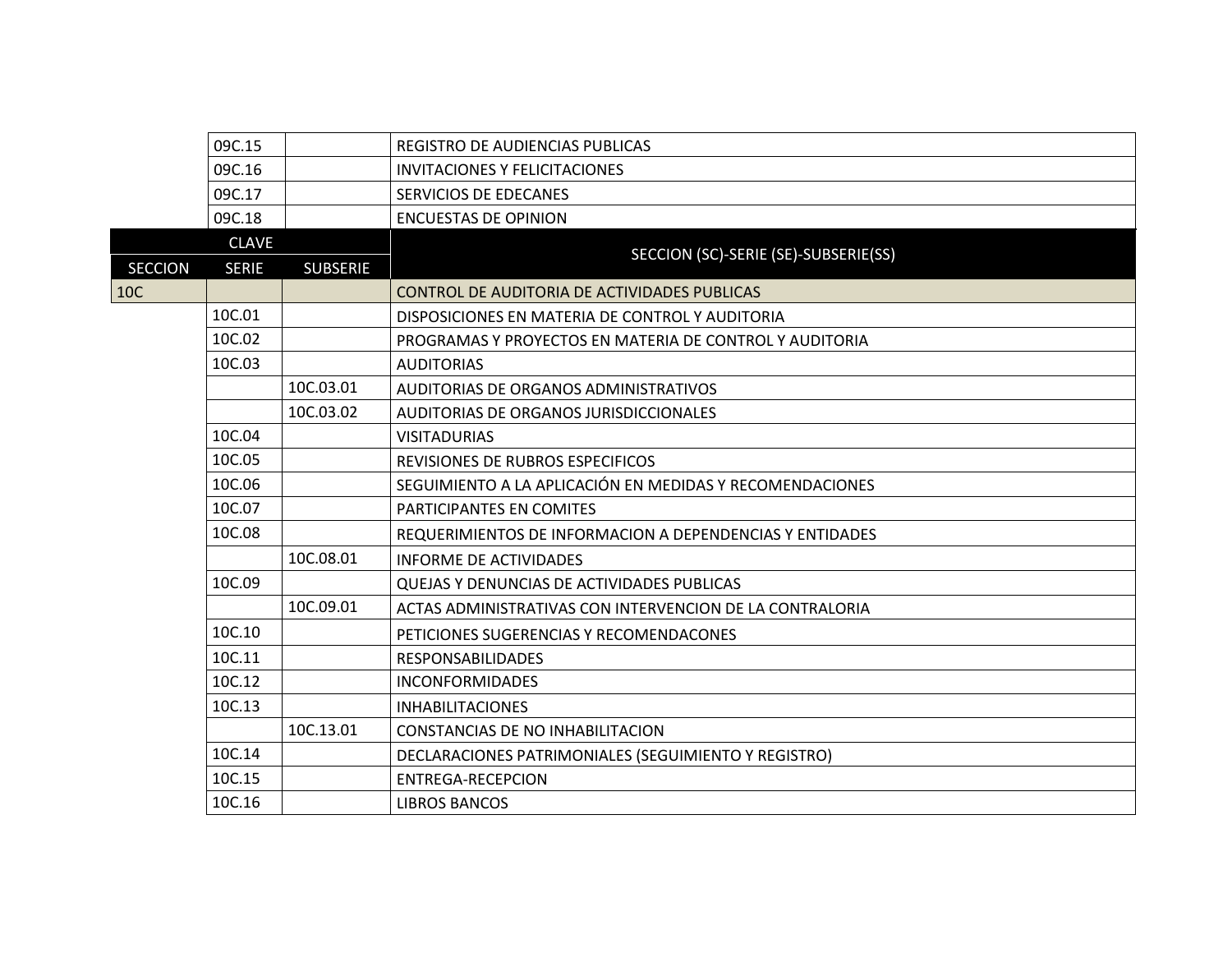| <b>CLAVE</b>   |              |                 |                                                                      |
|----------------|--------------|-----------------|----------------------------------------------------------------------|
| <b>SECCION</b> | <b>SERIE</b> | <b>SUBSERIE</b> | SECCION (SC)-SERIE (SE)-SUBSERIE(SS)                                 |
| <b>11C</b>     |              |                 | PLANEACION, INFORMACION, EVALUACION Y POLITICAS (PUBLICAS)           |
|                | 11C.01       |                 | DISPOSICIONES EN MATERIA DE PLANEACION                               |
|                | 11C.02       |                 | DISPOSICIONES EN MATERIA DE INFORMACION Y EVALUACION                 |
|                | 11C.03       |                 | DISPOSICIONES EN MATERIA DE POLITICAS (PUBLICAS)                     |
|                | 11C.04       |                 | PROGRAMAS Y PROYECTOS EN MATERIA DE INFORMACION Y EVALUACION         |
|                | 11C.05       |                 | PROGRAMAS Y PROYECTOS EN MATERIA DE POLITICAS                        |
|                | 11C.06       |                 | <b>PLANES NACIONALES</b>                                             |
|                | 11C.07       |                 | PROGRAMAS A MEDIANO PLAZO                                            |
|                | 11C.08       |                 | PROGRAMAS DE ACCION                                                  |
|                | 11C.09       |                 | SISTEMA DE INFORMACION ESTADISTICA DE LA DEPENDENCIA                 |
|                |              | 11C.09.01       | <b>ESTADISTICAS E INFORME</b>                                        |
|                | 11C.10       |                 | SISTEMA NACIONAL DE INFORMACION ESTADISTICA                          |
|                | 11C.11       |                 | NORMAS DE ELABORACION Y ACTUALUIZACION DE LA INFORMACION ESTADISTICA |
|                | 11C.12       |                 | CAPACITACION, PRODUCCION Y DIFUSION DE LA INFORMACION ESTADISTICA    |
|                | 11C.13       |                 | <b>DESARROLLO DE ENCUESTAS</b>                                       |
|                | 11C.14       |                 | GRUPO INTERINSTITUCIONAL DE INFORMACION (COMITES)                    |
|                | 11C.15       |                 | <b>EVALUACION DE PROGRAMAS DE ACCION</b>                             |
|                | 11C.16       |                 | <b>INFORME DE LABORES</b>                                            |
|                | 11C.17       |                 | <b>INFORME DE EJECUCION</b>                                          |
|                | 11C.18       |                 | <b>INFORME DE GOBIERNO</b>                                           |
|                | 11C.19       |                 | <b>INDICADORES</b>                                                   |
|                | 11C.20       |                 | INDICADORES DE DESEMPEÑO, CALIDAD Y PRODUCTIVIDAD                    |
|                | 11C.21       |                 | NORMAS PARA LA EVALUACION                                            |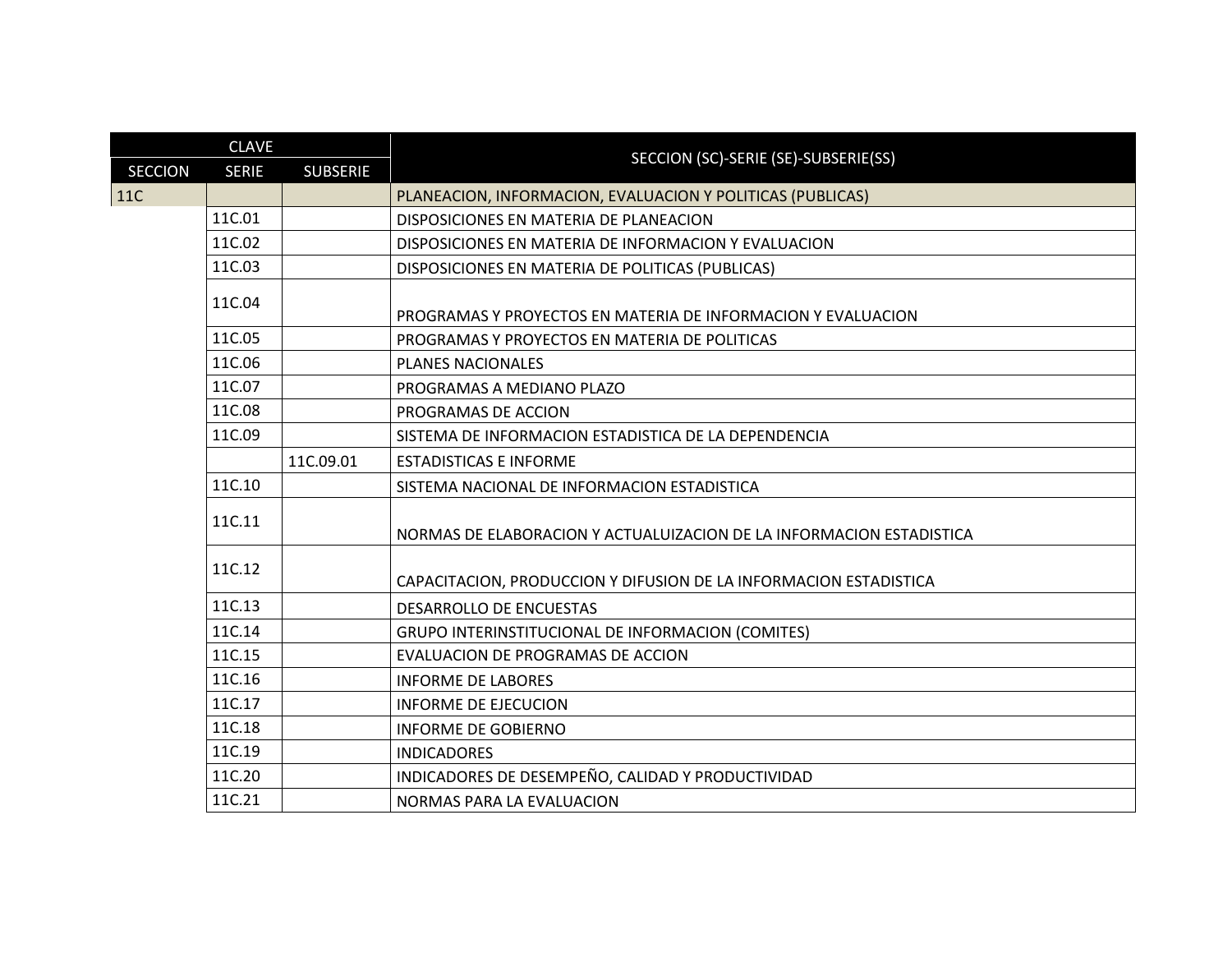|                | 11C.22       |                 | MODELOS DE ORGANIZACIÓN                                                                                                                                                                                                                                                                                    |
|----------------|--------------|-----------------|------------------------------------------------------------------------------------------------------------------------------------------------------------------------------------------------------------------------------------------------------------------------------------------------------------|
|                | 11C.23       |                 | <b>FICHAS TECNICAS</b>                                                                                                                                                                                                                                                                                     |
|                | 11C.24       |                 | <b>JUNTA DE GOBIERNO</b>                                                                                                                                                                                                                                                                                   |
|                | <b>CLAVE</b> |                 |                                                                                                                                                                                                                                                                                                            |
| <b>SECCION</b> | <b>SERIE</b> | <b>SUBSERIE</b> | SECCION (SC)-SERIE (SE)-SUBSERIE(SS)                                                                                                                                                                                                                                                                       |
| 12C            |              |                 | TRANSPARENCIA Y ACCESO A LA INFORMACION                                                                                                                                                                                                                                                                    |
|                | 12C.01       |                 | DISPOSICIONES EN MATERIA DE ACCESO A LA INFORMACION                                                                                                                                                                                                                                                        |
|                | 12C.02       |                 | PROGRAMAS Y PROYECTOS EN MATERIA DE ACCESO A LA INFORMACION                                                                                                                                                                                                                                                |
|                | 12C.03       |                 | PROGRAMAS Y PROYECTOS EN MATERIA DE TRANSPARENCIA Y COMBATE A LA CORRUPCION                                                                                                                                                                                                                                |
|                | 12C.04       |                 | UNIDAD DE TRANSPARENCIA                                                                                                                                                                                                                                                                                    |
|                | 12C.05       |                 | <b>COMITÉ DE TRANSPARENCIA</b>                                                                                                                                                                                                                                                                             |
|                | 12C.06       |                 | SOLICITUDES DE ACCESO A LA INFORMACION Y DE DATOS PERSONALES                                                                                                                                                                                                                                               |
|                |              | 12C.06.01       | EL DERECHO DE ACCESO RECTIFICACION, CANCELACION Y OPOSICION DE LOS DATOS PERSONALES (ARCO)                                                                                                                                                                                                                 |
|                | 12C.07       |                 | PORTAL DE TRANSPARENCIA (OBLIGACIONES DE TRANSPARENCIA                                                                                                                                                                                                                                                     |
|                | 12C.08       |                 | CLASIFICACION DE INFORMACION COMO RESERVA                                                                                                                                                                                                                                                                  |
|                | 12C.09       |                 | CLASIFICACION DE INFORMACION COMO COFIDENCIAL                                                                                                                                                                                                                                                              |
|                | 12C.10       |                 | SISTEMA DE DATOS PERSONALES                                                                                                                                                                                                                                                                                |
|                | 12C.11       |                 | SISTEMA NACIONAL DE TRANSPARENCIA, ACCESO A LA INFORMACION PUBLICA Y PROTECCION DE DATOS<br>PERSONALES (SNT), INSTITUTO NACIONAL DE TRANSPARENCIA, ACCESO A LA INFORMACION Y<br>PROTECCION DE DATOS PERSONALES (INAI), INSTITUTO DE ACCESO A LA INFORMACION PUBLICA DEL<br><b>ESTADO DE CHIAPAS (IAIP)</b> |
|                | 12C.12       |                 | ARCHIVOS DEL PRESIDENTE/GOBERNADOR/ALCALDE ELECTO                                                                                                                                                                                                                                                          |